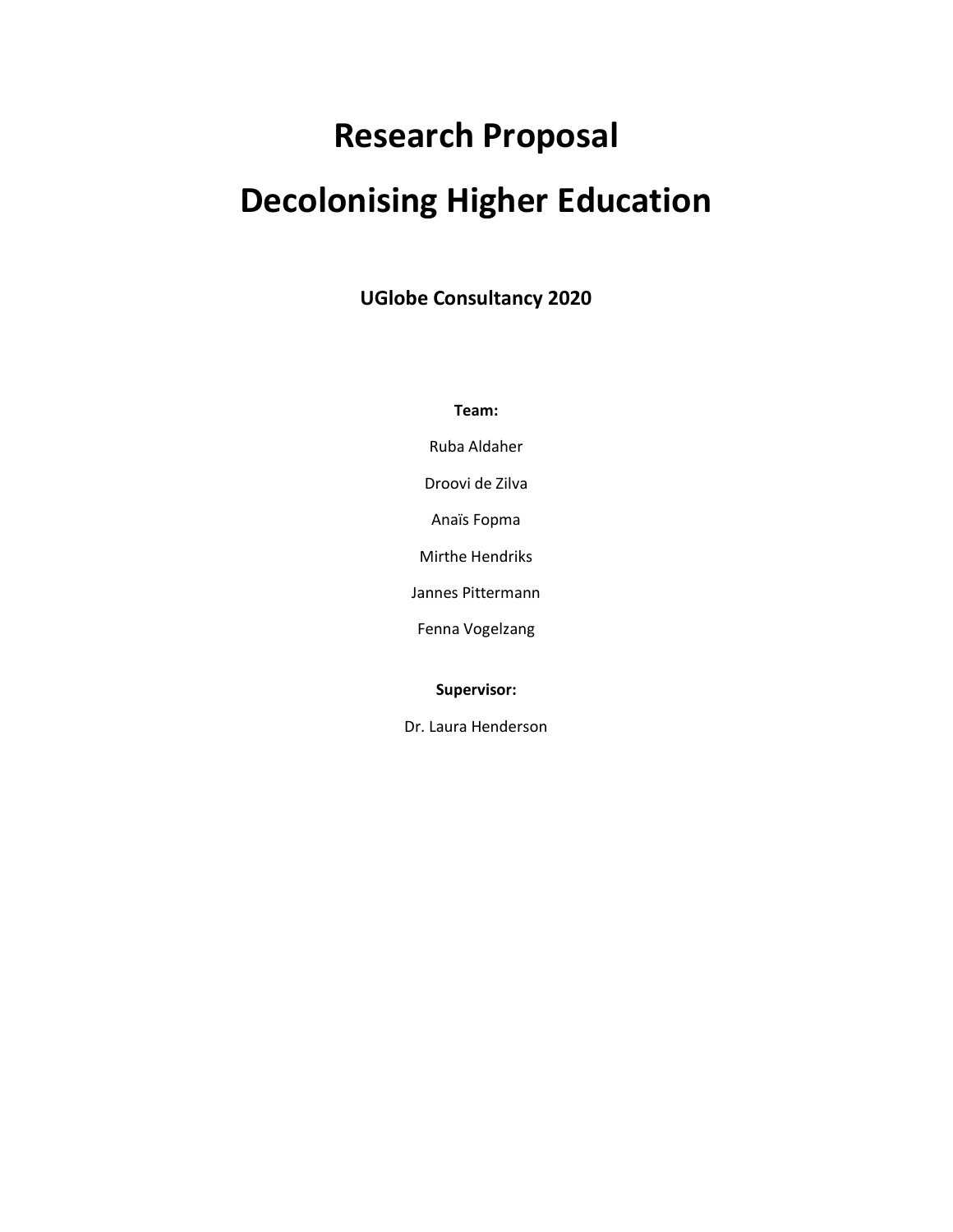## **Summary**

**Objective:** This document aims to contribute to the understanding of decolonisation in the context of higher education. The authors have developed a framework, which can be applied to higher education institutions to evaluate their progress in decolonising education.

**Approach:** The framework consists of three categories: student involvement, curriculum and pedagogy, and governance. Within each category, three indicators are employed: diversity in narrative, awareness of decolonisation, and willingness to decolonise.

Student involvement will be evaluated by means of a case study. In this proposal, an example of a possible case study is presented by looking at the collaborative online learning platform iKudu. The approach in this case would be to analyse the strategies linked to the decolonisation of knowledge and the types of narratives that are being passed on to students. Furthermore, the way in which student involvement is affected by initiatives like the iKudu platform can be investigated through a survey and possibly through interviews as well.

Curriculum and pedagogy are to be evaluated through both analysis of the syllabi of a sample of courses that represent the most popular programmes of the higher education institution and a survey directed to the teachers of these courses. The syllabi will be taken together as one narrative and analysis will focus on who is mentioned in the articles, who has written the articles, how the topic is constructed through the course, eurocentrism, and parochialism. The closed, online survey will measure the pedagogical views of teachers concerning decolonisation.

The decolonisation of higher education cannot find footing without support at the level of governance. To assess backing at the level of governance, this proposal advocates a document analysis on organisational documents and critical background analysis of governance personnel. First, organisational documents, including for example an educational vision, integrity code and annual reports should be analysed to evaluate the openness to decolonisation in the institutional culture. Second, a critical background analysis on the professionals of the Executive Board, a Board of Trustees (or Supervisory Board) and a General Council should be conducted, examining the professional, academic, and personal experiences of these members with decolonisation and global inclusive learning.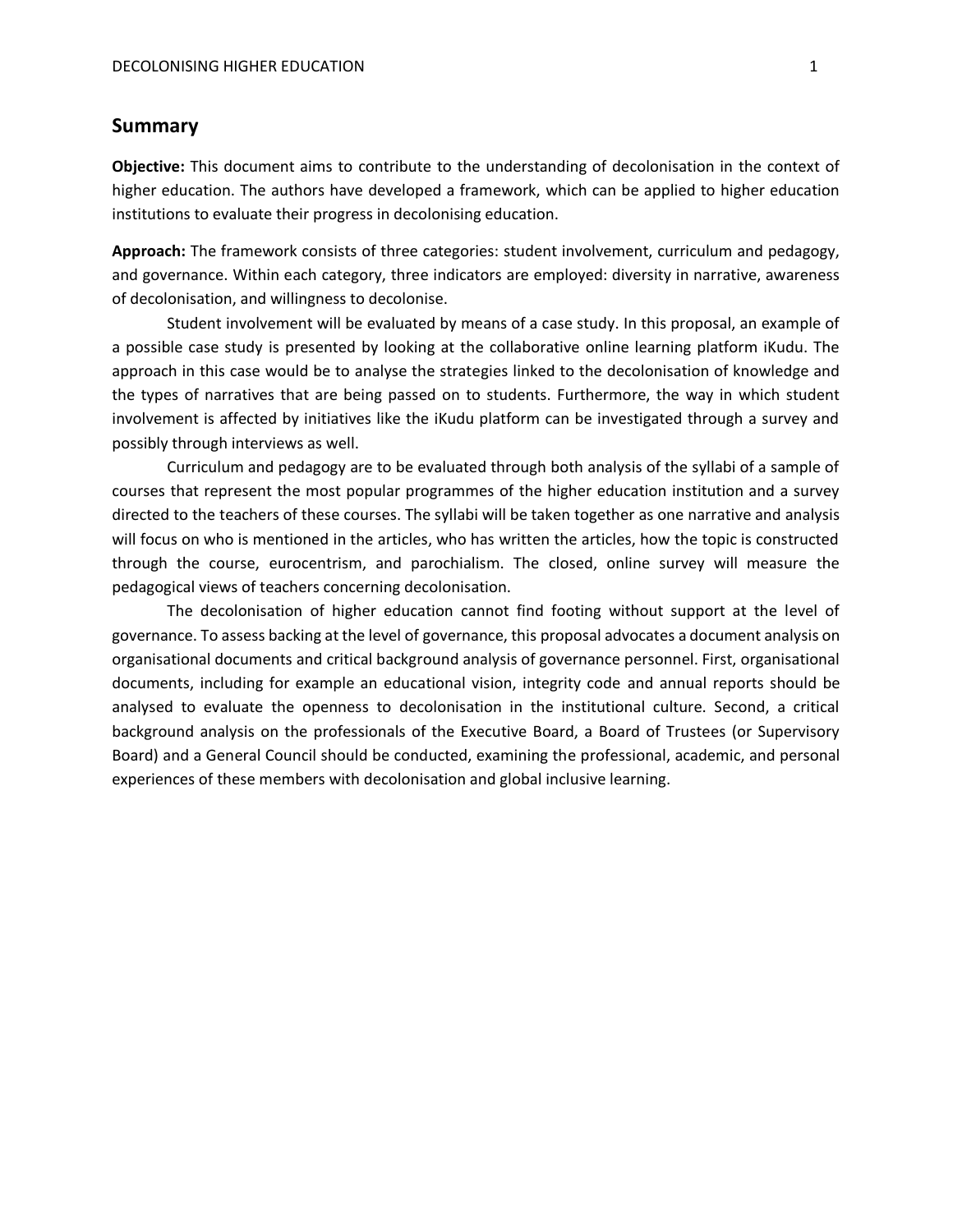# **Contents**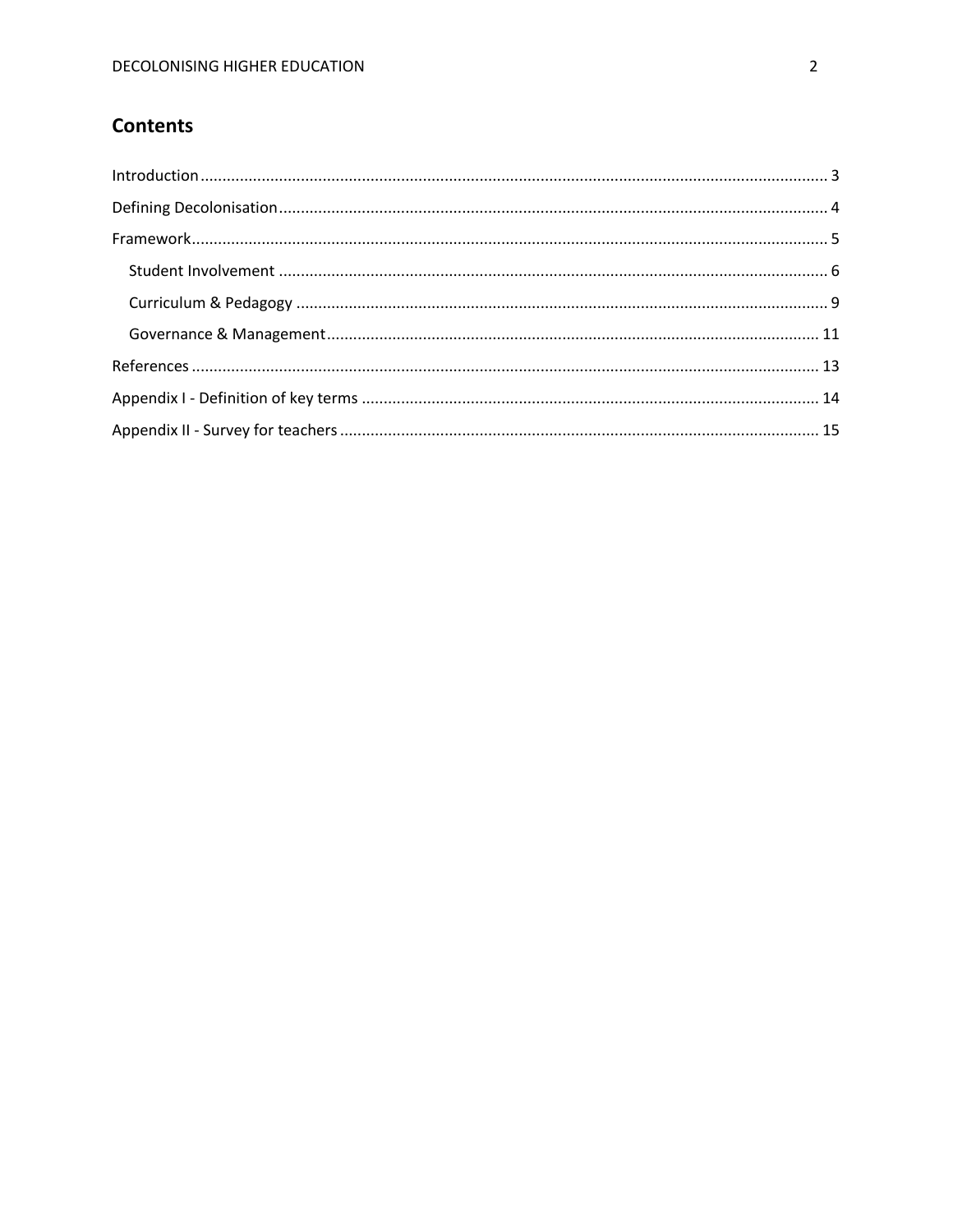# <span id="page-3-0"></span>**Introduction**

Decolonisation in the context of higher education is still a relatively new topic, but the high potential for social transformation is undeniable. This project proposal strives to make decolonisation assessable and researchable through the exploration of a methodological approach for a future case study. A clear measure that can be used to evaluate the specific situation regarding decolonisation in higher education institutions does not yet exist. The project aims to fill this void by creating a framework that can be used to assess where a university stands in terms of decolonisation. Therefore, the main research question is:

*How can the process of decolonisation in higher education be evaluated?*

The sub-questions to be answered are the following:

*What does decolonisation in the context of higher education entail?* 

*What categories construe the process of decolonisation in higher education?*

*How can the process of decolonisation in higher education be evaluated in a case study considering the established categories and the framework?* 

Answering these questions could prove valuable for a variety of higher education institutions that might want to assess their standing with regards to the decolonisation process. A process that will undoubtedly become more relevant in the future of education. In this proposal, a framework is developed that could fuel the discussion of the decolonisation process amongst higher education institutions and universities, and cause these bodies to become more critical of their own position in this regard, ultimately aimed at advancement.

The layout of this document is as follows. First, a definition has been formulated which will act as the basis for application of the framework. Second, the developed framework will be explained. This will be done by presenting the different categories within which decolonisation can take place and the indicators assigned to each of these categories. In addition, examples will be given on how to apply the framework in practice.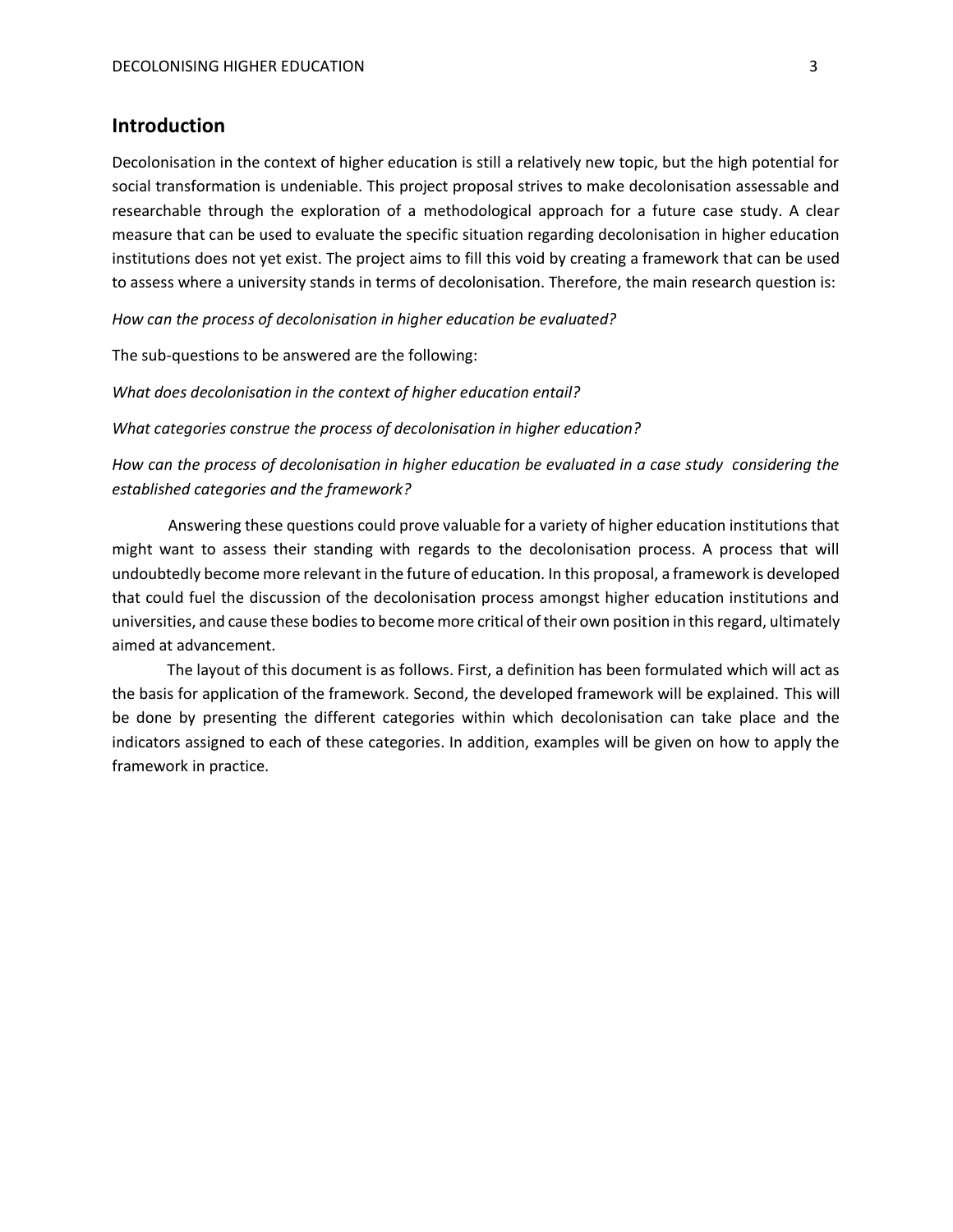# <span id="page-4-0"></span>**Defining Decolonisation**

The definition of decolonisation has been heavily contested and usually different degrees or levels of decolonisation are distinguished. For example, a distinction is made between decolonisation as a historical process and decolonisation as a social process, which can take place in the educational system. For the purposes of this project, it was necessary to develop one leading definition of decolonisation, and to specify what it means in the context of higher education. Through literature research and discussion the following definition was set up:

*"Decolonisation is the normative process of acknowledging and reflecting on the dark history of colonisation and the subsequent socio-economic impacts on the societies of both the coloniser and the colonised. Higher education curriculum and policy should be transformed from a Western dominant perspective towards a more collaborative perspective. This means, dismantling the dominance of the western perspective/paradigm through the integration of ideas from people that are not recognized by this perspective and considering the needs of these marginalized communities to dissolve the hierarchies of one above another."*

This three-part definition first explains what decolonisation entails in general, then what its aim is in the context of higher education, and finally what this means in practice. Separate definitions of the key terms present in this definition can be found in [Appendix I](#page-14-0) .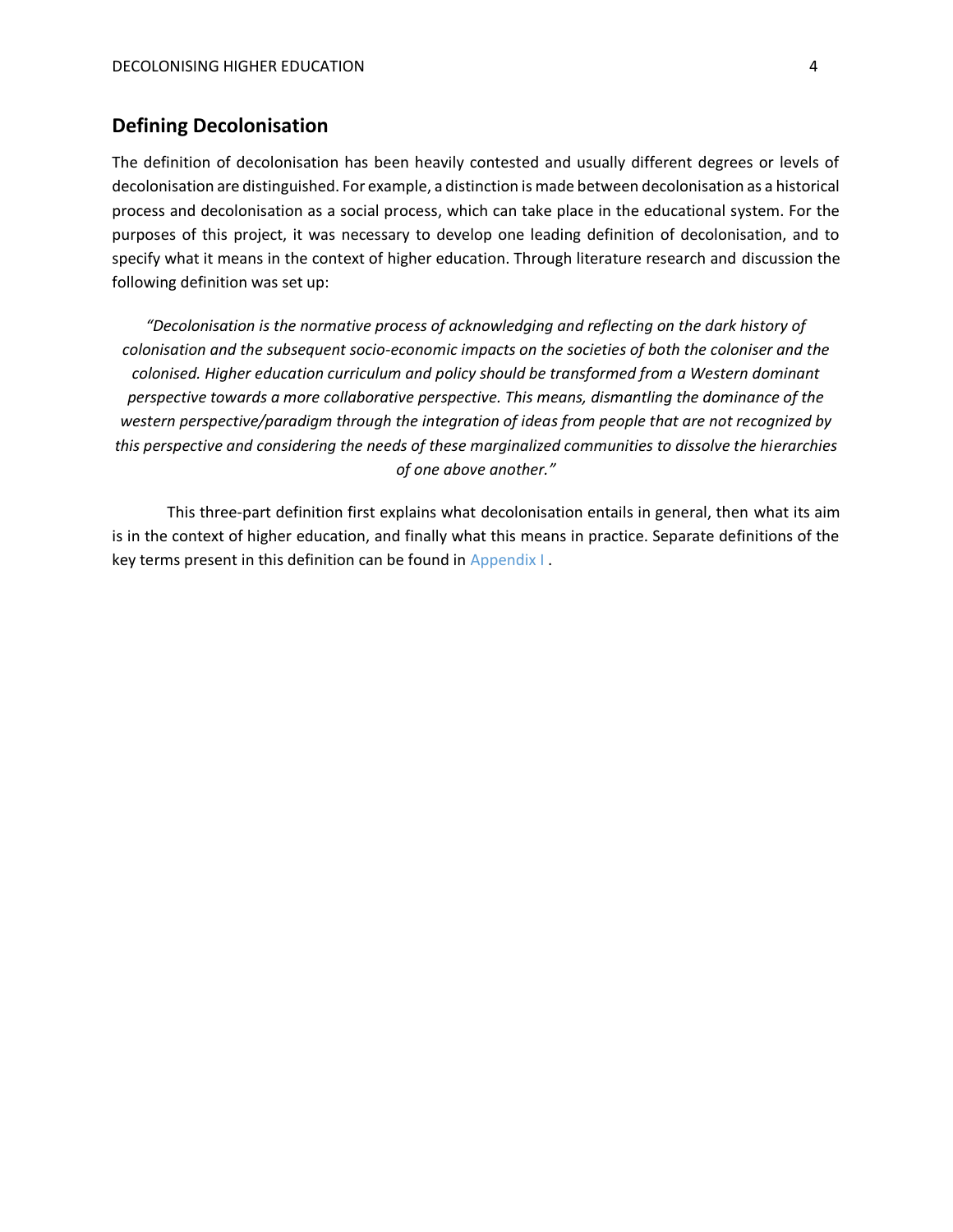# <span id="page-5-0"></span>**Framework**

In order for the framework to sketch a holistic image of decolonisation, the typical higher education institution has been divided into three different categories. The first category is that of student involvement. This will describe the perspectives of the students. The second category is that of teaching and learning, which will be subdivided into curriculum and pedagogy. Curriculum is the content that is taught, whereas pedagogy is the way in which this content is taught. The third category is that of governance. In this category, the highest organisational structure of an institution will be analysed. The use of these three categories aims at highlighting different perspectives on different organisational levels. In this way, those of students, teachers, and board members will be included.

Within each of these categories, three indicators are employed: diversity in narrative, awareness of decolonisation, and willingness to decolonise. Per category, two team members have developed relevant and practical measurements of these indicators. The overall approach per category and indicator is depicted in the table below. In the following sections, each of the categories is first introduced in the context of decolonisation and then it is explained how they can be applied.

|                                  | <b>Diversity in narrative</b>   | <b>Awareness of</b><br>decolonisation | <b>Willingness to</b><br>decolonise |
|----------------------------------|---------------------------------|---------------------------------------|-------------------------------------|
| <b>Student Involvement</b>       | Case study                      | Student<br>survey/interviews          | Student<br>survey/interviews        |
| <b>Curriculum &amp; Pedagogy</b> | Syllabus analysis               | Teacher survey                        | Teacher survey                      |
| Governance &<br>Management       | Critical background<br>analysis | Critical background<br>analysis       | Document analysis                   |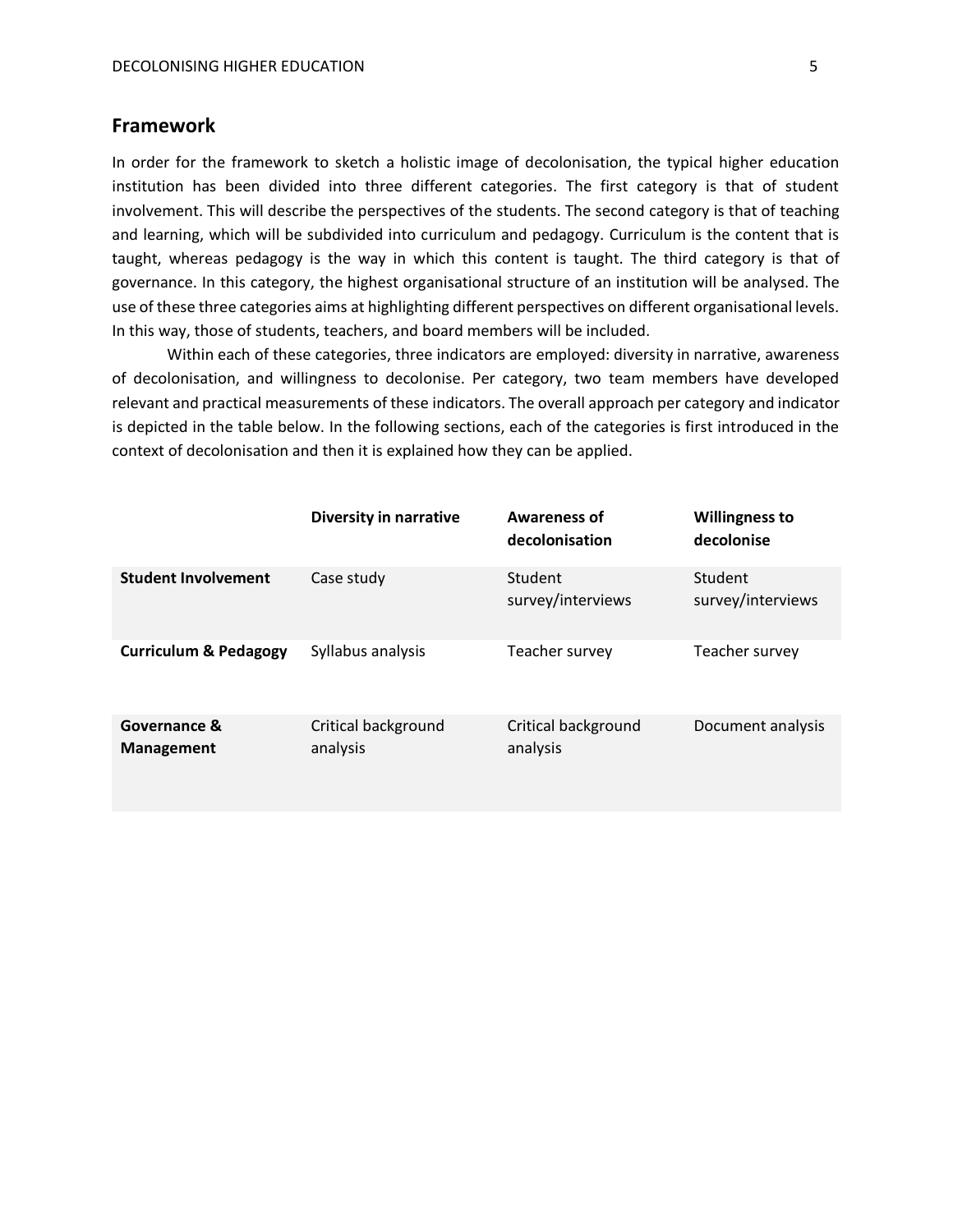#### <span id="page-6-0"></span>*Student Involvement*

Since the end of the oppressive and racist apartheid system in 1994, epistemologies and knowledge systems at most South African universities have not considerably changed; they remain rooted in colonial, apartheid and Western worldviews and epistemological traditions (Heleta, 2016). Western knowledge has been imposed on colonised communities resulting in the loss of many pre-modern indigenous ontologies (Akena, 2012). Politics, military control, religion and education played a role in this gradual removal on indigenous perspectives (Akena, 2012). Moreover, religion in particular played a large role in removing concepts such as nature worship and being together with nature. Biblical knowledge was aimed at liberating Africans from their traditions and spirituality. These concepts are returning into prominence in Western science as different attitudes towards nature (De Groot, 2010). Examples of how the narrative of Western science transformed Egyptian and Chinese institutions are provided in Elshakry (2010). It is important to give place to knowledge as a whole and break down this dichotomy of 'Western' and 'non-Western' knowledge creation. Through this process, we can bring together different views on key sociopolitical and socio-economic issues and bridge the gap between communities across the world. Moreover, if knowledge of indigenous societies is acknowledged by the global academic society, the process becomes one of true universal knowledge creation. In this regard, higher education institutions in the West can collaborate with those in the Global South to assist in the creation of knowledge and bring more perspectives from that part of the world into the academic setting.

Global citizenship, internationalisation and intercultural communication are three key features in the iKudu project. The iKudu collaborative online learning (COIL) platform is one of the hallmark strategies initiated by a number of European universities in an attempt to decolonise and foster intercultural communication between Europe and South Africa.

The European nations involved in this project are:

- 1. Belgium (University of Antwerp),
- 2. Italy (University of Sienna),
- 3. the Netherlands (University of Amsterdam and The Hague University of Applied Sciences)
- 4. the U.K. (Coventry University).

The South African Universities involved are:

- 1. Central University of Technology, South Africa
- 2. Durban University of Technology, South Africa
- 3. University of Limpopo, South Africa
- 4. University of the Free State, Bloemfontein, South Africa (Project Leads)
- 5. University of Venda, South Africa

This programme involves cross-national sharing of knowledge, intercultural communication and integration of indigenous knowledge into the curriculum. 'Curriculum decolonisation is understood as a central aspect of curriculum transformation. COIL virtual exchanges will provide an alternative to physical mobility, which cannot be implemented on a broad basis in SA, due to the country's socioeconomic realities.' (University of the Free State, n.d.). Based on a study by Clifford & Montgomery (2014), the concept of global citizenship has roots in Western discourse and is a departure from the traditional mode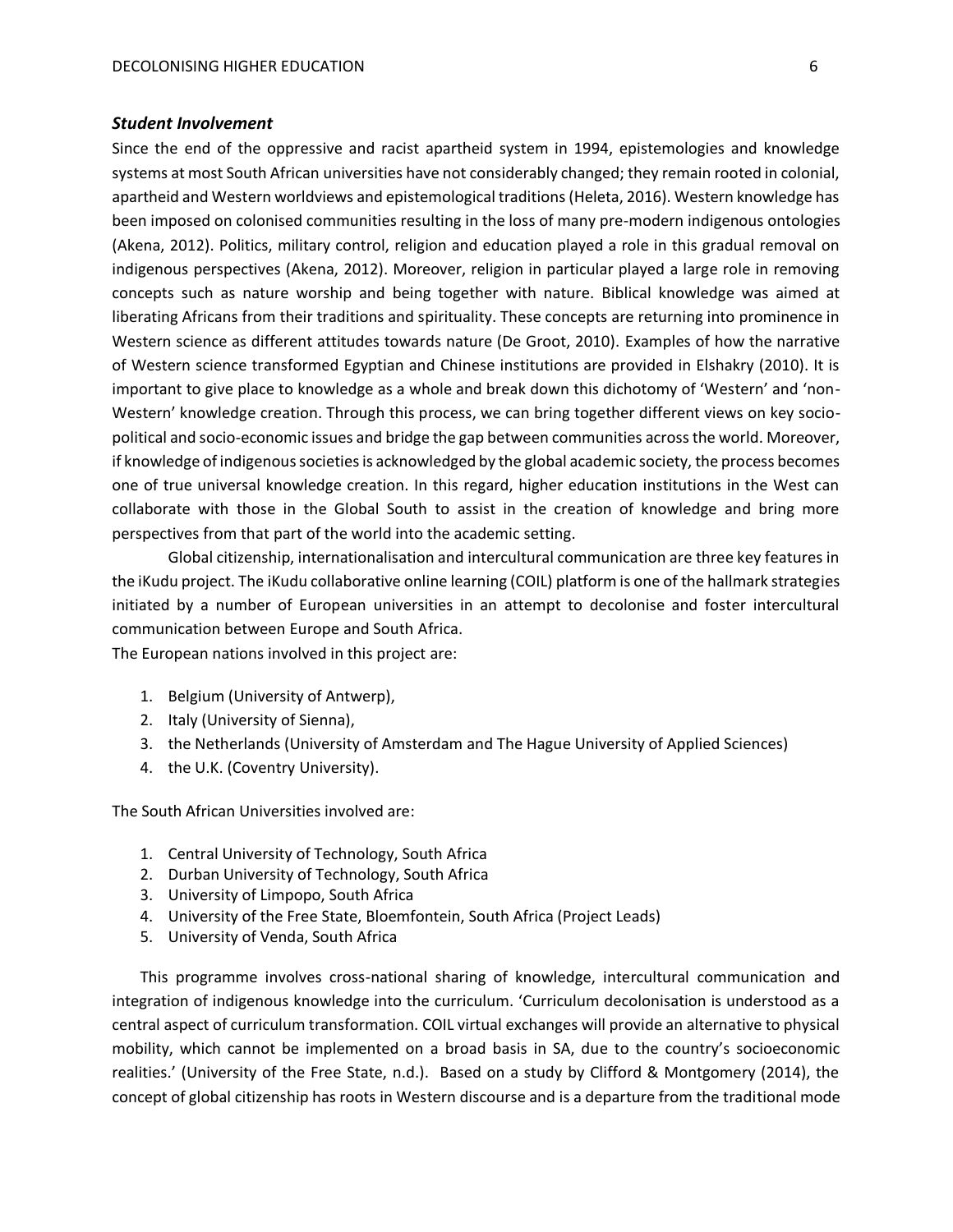of educating students to succeed in the modern market-based economy. According to this paper, the concept of global citizenship doesn't fit within this narrative, especially in a university setting where change is slow. In short, this study is critical of the concept of global citizenship contributing towards decolonisation. 'But this is sustained by the fact that Africans, like Asians and Latin Americans, continue to attend the NAFSA and European Association for International Education conferences in larger numbers than their own conferences. And they keep copying the concepts, strategies and policies developed by their Western counterparts without developing their own innovative ideas about how to internationalise their higher education systems. Innovation and change is needed, and needs to come most particularly from Africa and other emerging economies in the South.' (D[e Wit,](https://www.universityworldnews.com/fullsearch.php?mode=search&writer=Hans+de+Wit) 2012).

By investigating the iKudu programme, at the heart of which 'is staff capacity development, as it will produce a group of trained teaching staff who will have access to an international and local pool of knowledge, skills, and expertise in the relevant areas.' (University of the Free State, n.d.), it could be investigated in what aspects the iKudu programme contributes towards decolonisation according to the views of the students.

We will dive into the details of the iKudu programme to evaluate the strategies which are linked to the decolonisation of knowledge and see if this programme fits the criteria indicated in our definition above. It would be interesting to find out what narratives are being passed on to the students and to investigate how the collaboration impacts both the Dutch and South African students. This would help to establish diversity in narrative and awareness of decolonisation. Furthermore, we intend to investigate what subjects are involved in this programme and how the knowledge generated is being implemented and valued in the Dutch and South African societies. In addition, the power structure of this programme will be looked into, to answer the questions of 'Who makes the key decisions?' and 'Who benefits the most from this programme?' In addition, it would be valuable to determine how the cultures view each other and to understand whether the students and organisers see this programme as an extra burden or they enjoy this intercultural exchange of new perspectives and knowledge generation. This contributes to understanding their willingness to decolonise. Our methods would include using questionnaires and interviews directed at both Dutch and South African participants. By investigating the iKudu programme, its discourse can be compared to the results of Clifford & Montgomery (2014).

The presence of the iKudu program allows us to follow an experimental approach to dig deep into understanding the decolonisation dilemma. While there is not much experimental literature about decolonisation itself we can relate the subject to some interesting popular studies:

- *Fershtman and Gneezy (2001). Discrimination in a Segmented Society: An Experimental Approach.* It highlights many aspects like shared prejudice, and self-discrimination by having students play trust games in Israel.
- *Steele and Aronson (1995). Stereotype threat and the intellectual test performance of African Americans.* In the experiment black and white students took a test. In the first group all were told the test was a problem-solving task. In the second group they were told that the test was to measure their intellectual ability. Black students did just as well as the white students in the first, but much worse in the second.
- *Hoff and Pandey (2005). Belief Systems and Durable Inequalities: An Experimental Investigation of Indian Caste.* Students were first taught how to solve mazes, then offered rewards based on the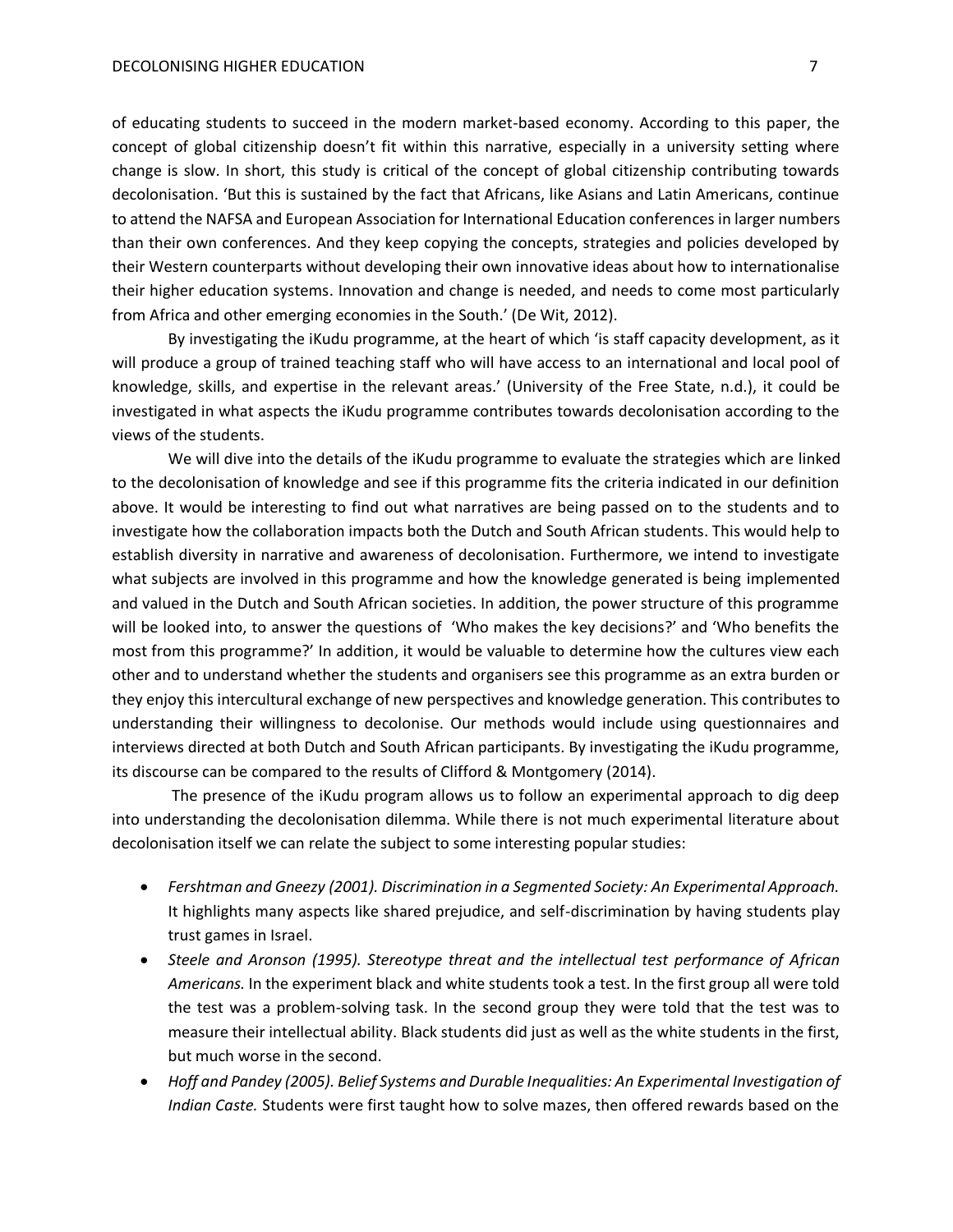number of mazes they solved. In the control, caste was not discussed, and boys from lower and upper castes solved an equal number of mazes. But when the researchers casually revealed the boys' caste identity in public, by reading out their full name before the game started, lower caste boys solved 23 percent fewer mazes than higher caste boys.

 Furthermore, we find it useful to rely on the Implicit Association Tests, a method developed by psychologists (Greenwald, Banaji, & Nosek, n.d.). This computer based test relies on the assumption that a participant who highly associates two concepts, will accomplish a categorization task quicker. It detects an automatic association (implicit stereotype) by comparing response latency for different pairs of concepts. Applying the implicit association technique could be very useful in studying the effect of for example the race of a tutor on the quality of the students' work.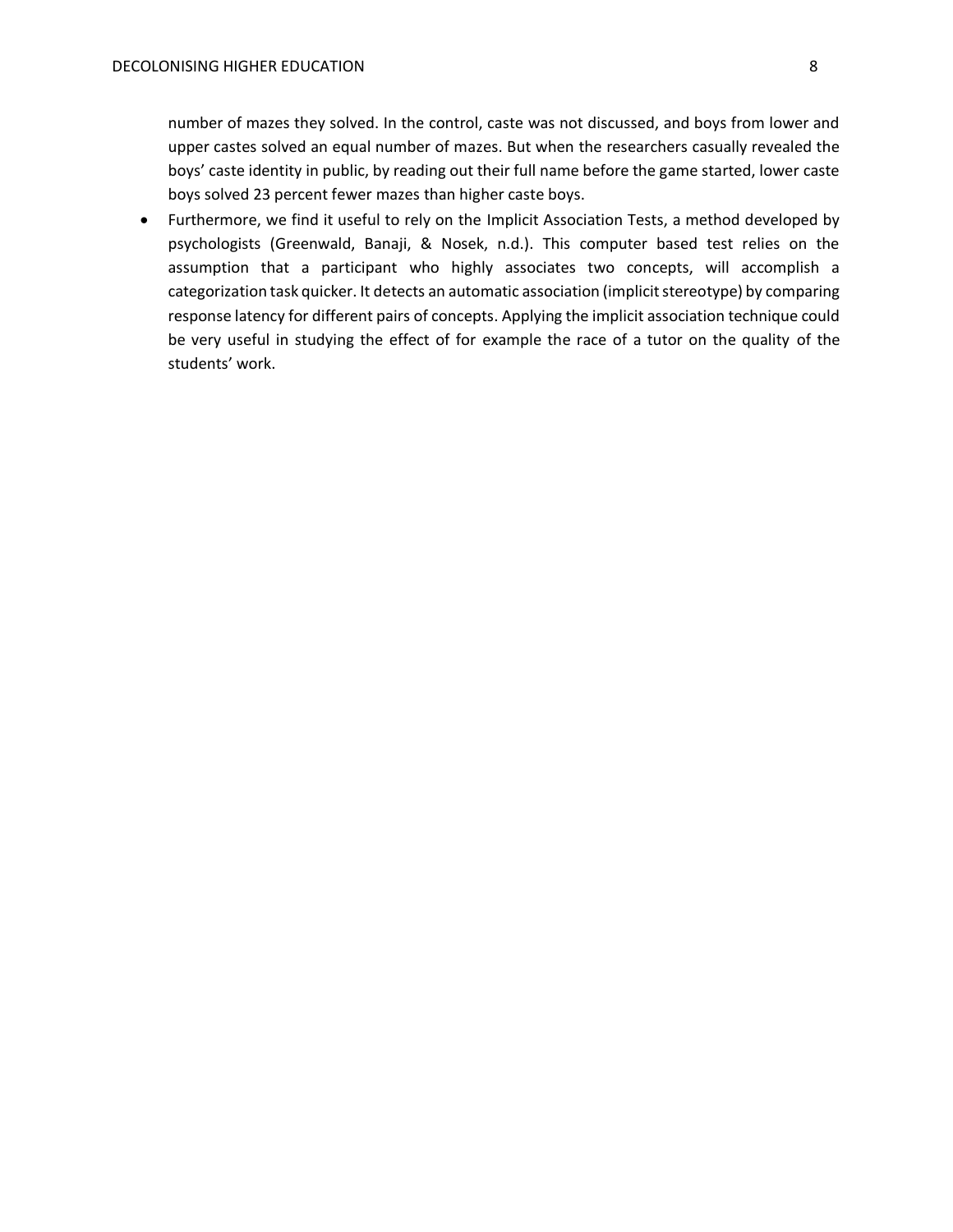#### <span id="page-9-0"></span>*Curriculum & Pedagogy*

The syllabus of a course is the foundation of building the knowledge of a student. While in the classroom the teacher has an influence on the production of knowledge, the syllabus comes into contact with the student in an unsupervised environment. This unsupervised environment can form a challenge for academia as the articles have to challenge and compete with the student's own imagination and previously built knowledge. Epistemological foundations that a student has been influenced by are now building bridges with the course material. The syllabus, therefore, forms part of how a student experiences the subject. It is important thereby to acknowledge that a syllabus builds up an own narrative. In this process, the narrative can change the previously built up knowledge, or just be absorbed in it. The syllabus has, therefore, its own agency that actively takes part in the production of knowledge. These narratives can be in the perspective of decolonisation being Eurocentric and parochial (Kanu, 2003). It is therefore crucial to put those under scrutiny if we consider the decolonisation in European universities.

Besides curriculum, the process of teaching and learning consists of pedagogy, or the way in which the curriculum is delivered to the students. It is important to analyse this as well, in order to sketch an accurate picture of decolonisation. Within this pedagogy, we find aspects of the implicit or hidden curriculum. Social expectations, language, behaviour, norms and values are all taught together with the actual subject matter, whether this is intentional or unintentional. Therefore, the pedagogical approach used in teaching students could be rooted in the dominant Western perspective as opposed to a more collaborative perspective.

 To measure the three indicators in this category, both syllabi and pedagogical views of teachers should be analysed. First, the research should be aimed at finding out if the syllabi of the higher education institution build a colonised narrative, and if so, why we can still find these narratives. For this purpose, the syllabi of specific courses that represent the most popular programmes of the institution should be analysed by applying the three indicators. The syllabi will thereby be bound together as one narrative, which builds up the program as an own discourse. The analysis would lay a focus on who is mentioned in the articles, who has written the articles, how the topic is constructed throughout the course, eurocentrism and parochialism.

Awareness of decolonisation and the willingness to decolonise amongst teachers concerning both curriculum and pedagogy, would be measured by means of an online, closed survey. This would preferably be sent to teachers of the same courses of which the syllabi would be analysed. A blueprint for this survey is included in [Appendix II](#page-15-0) . The survey consists of four sections: general information, awareness of decolonisation in the curriculum, awareness of decolonisation in pedagogy, and willingness to decolonise. The general information necessary will of course differ per institution and it needs to be ensured that the information asked for is not traceable to individuals. Respondents should be able to answer anonymously, but if possible, they should fill out their teaching department, in order for the researchers to relate the results of the survey to those of the syllabus analysis. The sections on awareness of decolonisation in the curriculum and pedagogy consist of statement items based on a scale for diversity inclusivity (Laird, 2011) and questions from a toolkit aimed at decolonising higher education courses (SOAS, 2018). The statement items in the section on the willingness of teachers to decolonise are based on a selection of determinants from the *measurement instrument for determinants of innovation* (MIDI) (Fleuren, Paulussen, Van Dommelen, & Van Buuren, 2014), as a potential implementation of decolonisation (policy) can be considered an innovation. Therefore, it is important to find out what potential barriers to decolonisation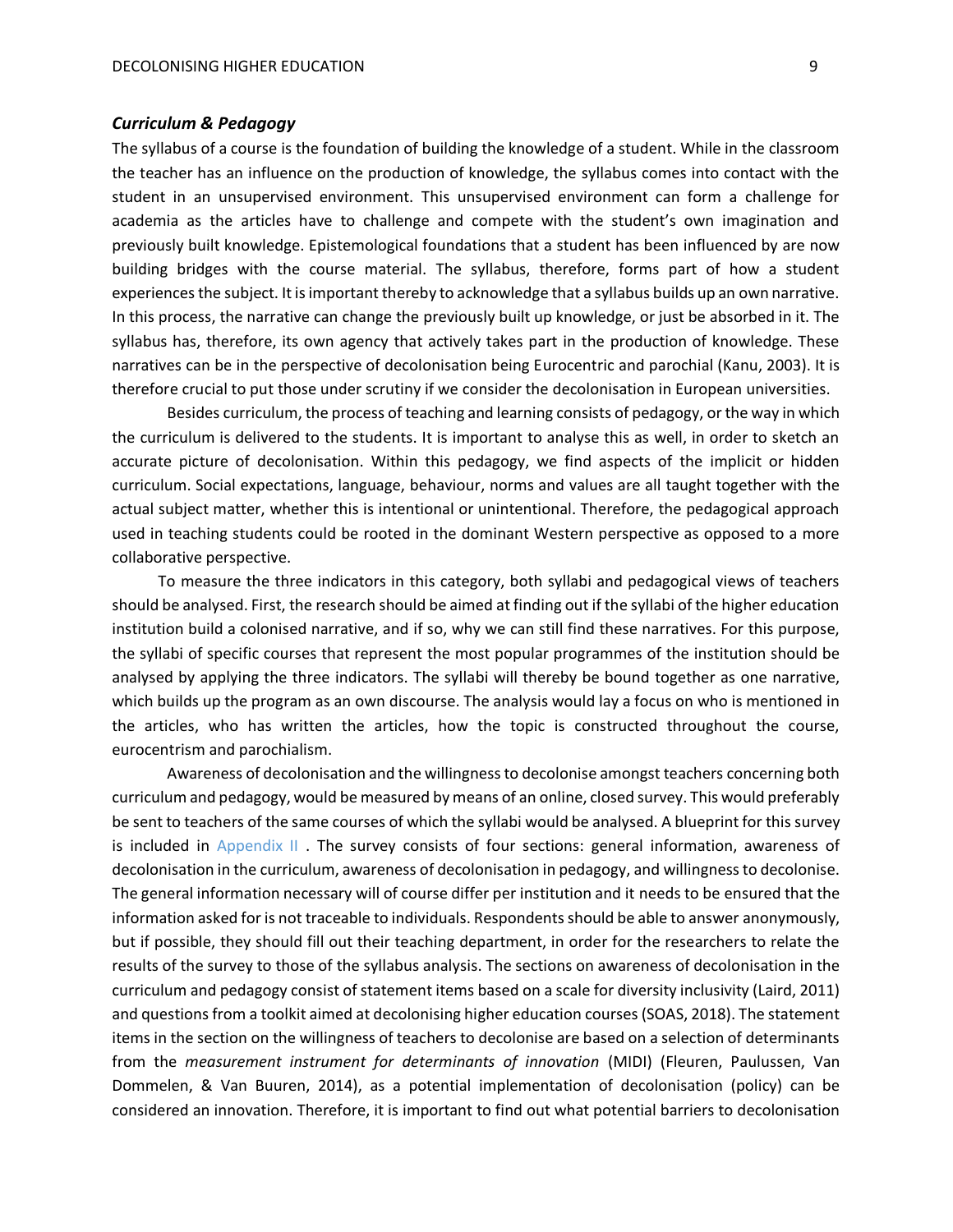exist amongst teachers, which will in turn determine their willingness to put in effort to decolonise their teaching practices. Answers to the statement items are to be given on a 5-point Likert scale, which enables the researcher to create a score per section for each respondent. It is important to note that the blueprint has not been tested on reliability. The researcher(s) should evaluate what items are suitable for the case to be studied, and adjust, add, or exclude items where necessary. It is advised that the resulting survey is then tested on reliability with a preliminary set of data. It would also be possible to conduct a factor analysis, which could result in the survey consisting of better fitting variables than the ones discussed before. Then, the survey can be adjusted again until the quality of the instrument is at a level appropriate enough to apply it in practical research.

Analysis of the data could offer valuable insights in what aspects of decolonisation are already present amongst teachers, what aspects they could improve on, and if they are able and willing to improve. Comparing the results of the survey to the results of analysis of the syllabi could show whether or not there is a discrepancy between what teachers are teaching and what they think they are teaching.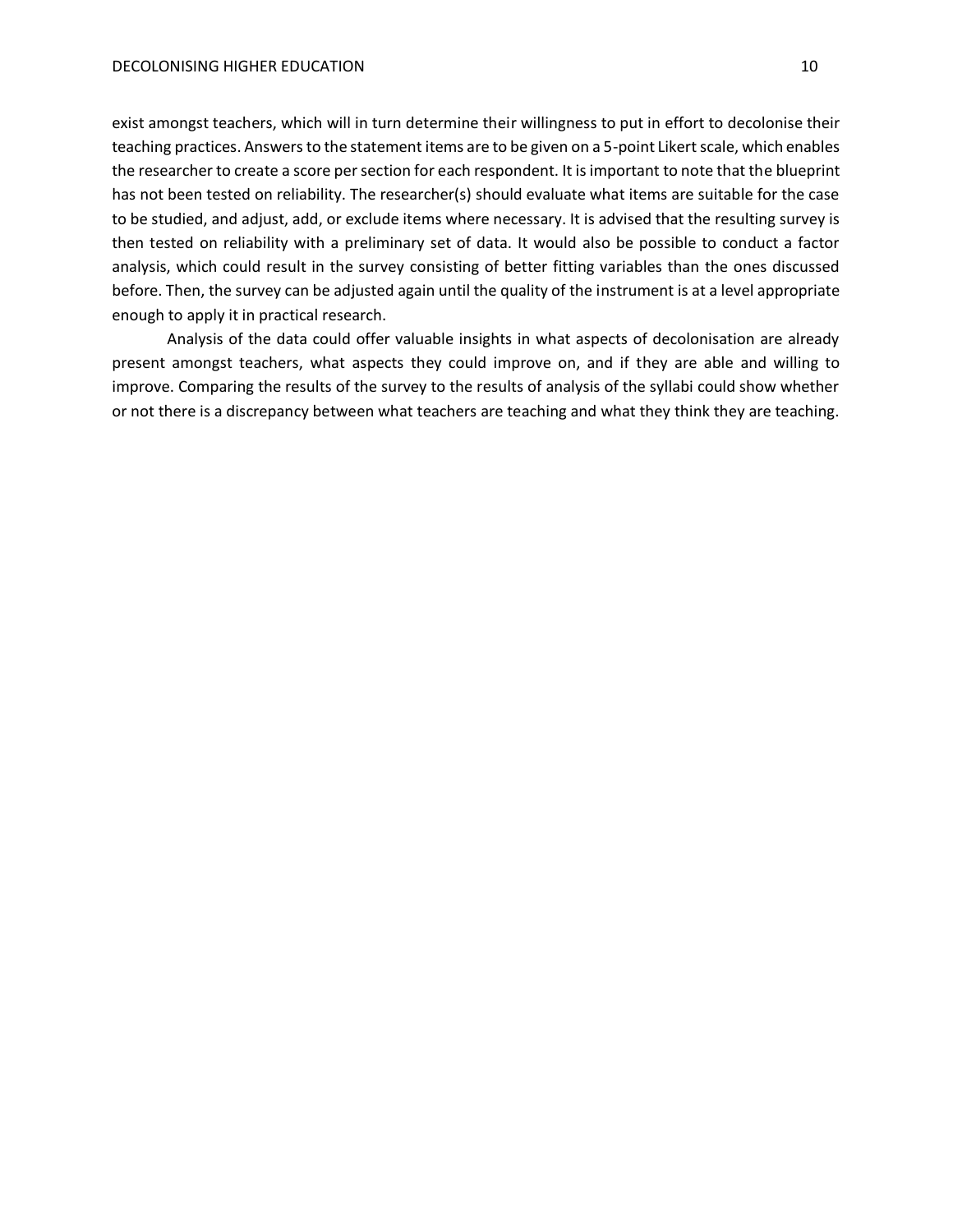#### <span id="page-11-0"></span>*Governance & Management*

The third category that we propose to analyse is institutional governance and management. This category is highly significant as the locus of power, to implement change and promote decolonisation initiatives, resides within the higher level decision-making bodies of the institution. Within educational systems, this higher level is generally made up of an Executive Board, a Board of Directors, and/or a Supervisory Board, and often a General Council. The governance and management of Universities of Applied Sciences and Universities - in The Netherlands Hogeschool and Universiteit, in Germany, Fachhochschule and Universitӓt, in France Les Universités and Grandes Écoles - falls under the responsibility of these bodies. The decolonisation of higher education will most likely fail to find footing without support at the level of governance, i.e. without support of these bodies.

As such, the question that needs answering first is: What is governance? The term governance applies to 'the exercise of power in a variety of institutional contexts, the objective of which is to direct, control and regulate activities in the interests of people as citizens, voters and workers' (Kuper, 2013, p. 347 - in the social science encyclopedia). The decision-making bodies at Universities of Applied Sciences and Universities exercise this power to direct, control and regulate with a vision that either acknowledges the decolonisation process or not. In the process of decolonising education, at the level of governance and management two factors are particularly important: (1) a facilitating institutional culture and (2) practical policy implementation (Dale, 2005). Clifford and Montgomery (2014, p. 38) who examined the promotion of global citizenship in Western higher education, identified 'institutional resistance to change' as one of the primary challenges for the decolonisation in the context of higher education. Findings indicate that institutions and senior management are generally heavily invested in the *status quo*, resulting in the inability to swiftly implement change. Additionally, Clifford and Montgomery (2014) established that higher education institutions adopt and support market-driven agendas, in which maximising financial returns might be the higher policy priority.

This project proposal advocates the evaluation of the category of governance and management for a case study, because of the locus of power relevance identified in the literature. The methodological approach to study this will be twofold. First, we propose to examine a selection of organisation documents provided by the higher education institution. A document analysis is suggested, because it will allow the researcher to reflect on whether the institutional culture (in publicly presented narratives) appears to be open to decolonisation initiatives. In selecting relevant organisation documents the researcher should look for documents featuring educational vision and integrity codes. In conducting the document analysis what should one working with this proposal look for? The established indicators are particularly relevant here: do the documents mention or in any way support (1) diversity in narrative, (2) awareness of decolonisation, and/or (3) willingness to decolonise. Do these documents mention global and inclusive learning? Do these documents acknowledge social hierarchies and the dominance of the Western paradigm? These indicators might be mentioned explicitly, or they might be hinted at indirectly. To give an example, a higher education institution might explicitly mention that they want to 'promote diversity' or that they want 'education to be inclusive', they might recognise that in our 'complex and global society not everyone is given the same opportunities', or they might more implicitly mention the importance of internationalisation. By looking out for the established indicators, attention will be paid to the elements of the identified definition of decolonisation. As a result, this document analysis will provide insights into the facilitating nature of the institutional culture for the decolonisation process at the level of governance.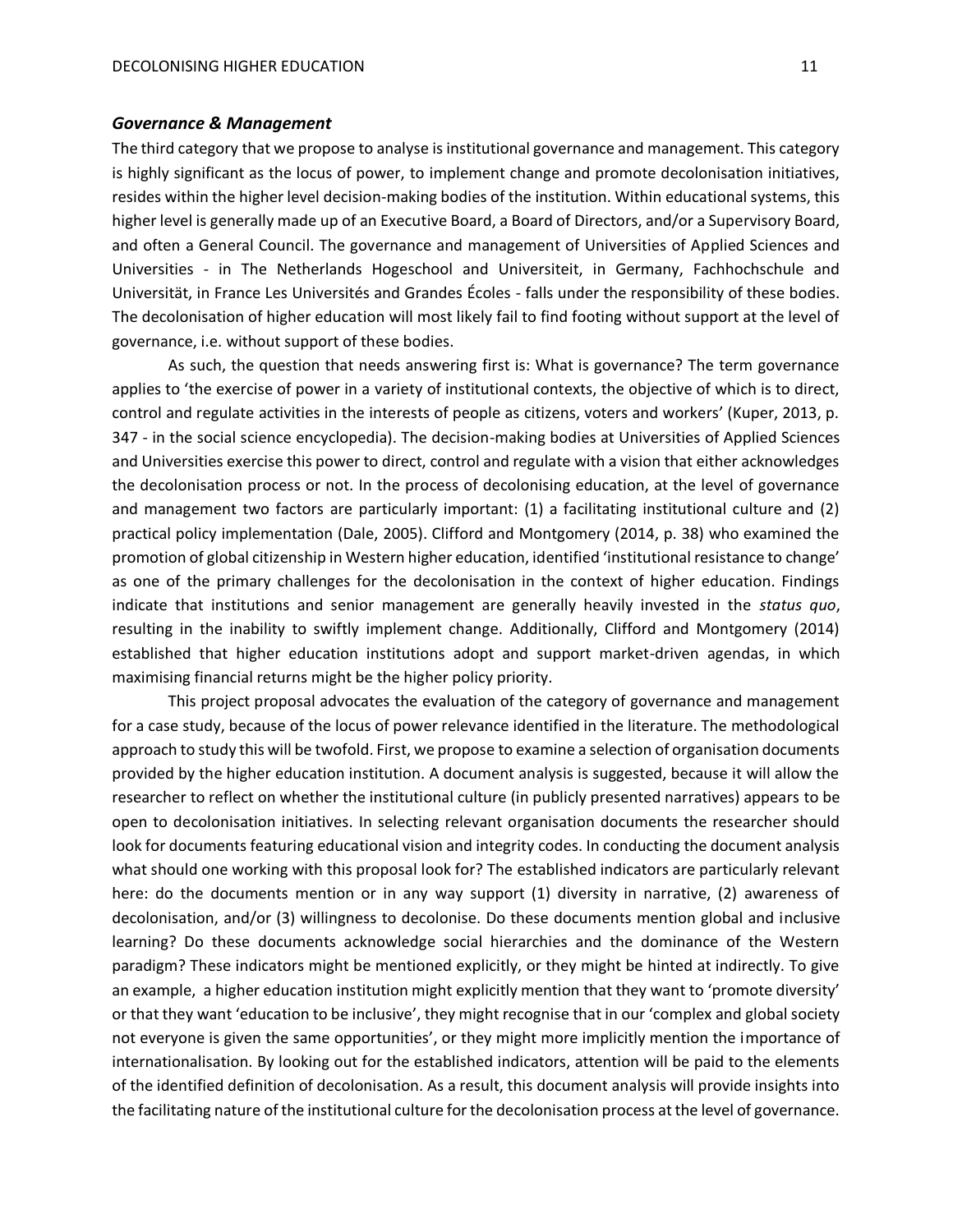In turn, it is valuable to compare this institutional culture with practical policy implications aimed at decolonisation. By analysing annual reports (or other accessible documents that indicate actual changes in policy) one could gain insight into actual decolonisation initiatives: are there actual policy changes that promote the decolonisation of education? Were finances allocated to decolonisation initiatives? In short, if the institutional culture is facilitating and policy was implemented with regards to the decolonisation of education, it can be concluded that the higher education institution is doing well in the decolonisation process at the level of governance.

Secondly, we propose to conduct a critical background analysis of the professionals embodying an Executive Board, a Board of Directors, Supervisory Board, and/or a General Council. Such a critical background analysis is relevant, because it allows one to assess the level of experience with and knowledge of decolonisation. Duku and Salami (2017) conclude that for an institutional body to be able to foster the decolonisation of education it is recommended there should be a Recognized Knowledgeable Individual (RKI) providing valuable knowledge on the decolonisation process when and where needed. It is important to establish whether there is a RKI that specialises in decolonisation (i.e. has professional, academic, and/or personal experience with decolonisation) in a Board or Council or if one is available for the board members to consult. Having a RKI will evidently and significantly advance the decolonisation process. The critical background analysis entails examining the professional, academic, and personal experiences the members of these entities have had with decolonisation and global inclusive learning. Factors that play a role in this are whether their education was in any way linked to decolonisation, whether they had a job that involved decolonisation initiatives, or whether they took the effort to learn more about what decolonisation entails. To gain insights into the background of a professional one could look at a variety of platforms: personal pages, institutional pages introducing the professional, LinkedIn pages, etc. Additionally, personal experience with decolonisation is valuable. Given this is more difficult to assess through the aforementioned pages, it would be ideal to ask professionals about their (personal) experience. However, one should be realistic about whether this is feasible. In short, the critical background analysis will allow one to assess whether the necessary (professional and personal) experience with and knowledge of decolonisation processes is present at the level of governance, in order to successfully move forward with the decolonisation of education.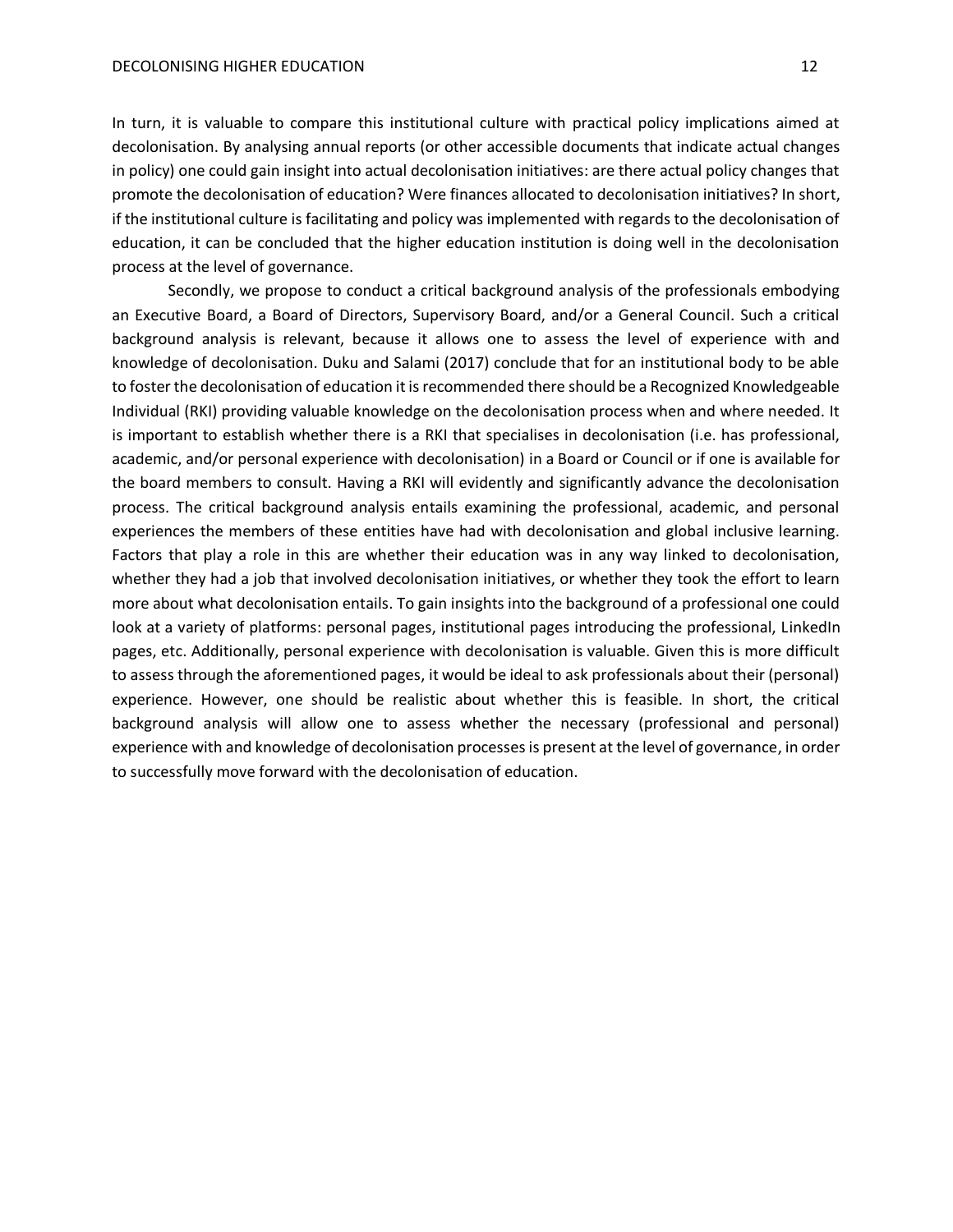# <span id="page-13-0"></span>**References**

- Clifford, V., & Montgomery, C. (2014). Challenging Conceptions of Western Higher Education and Promoting Graduates as Global Citizens. *Higher Education Quarterly*, *68*(1), 28-45. doi:10.1111/hequ.12029
- Dale, R. (2005). Globalisation, knowledge economy and comparative education. *Comparative Education 41*(2), 117.
- De Groot, M. (2010). Humans and nature: public visions on their interrelationship.
- De Wit, H. (2012). Africa must lead innovation in higher education internationalisation. *University World News.* Retrieved from: https:

https://www.universityworldnews.com/post.php?story=20120912160836275

- Duku, N., & Salami, I.A. (2017). The relevance of the school governance body to the effective decolonization of education in South Africa. *Perspectives in Education, 35*(2), 112-125.
- Elshakry, M. (2010). When science became Western: Historiographical reflections. *Isis, 101*(1), 98-109.
- Fleuren, M. A., Paulussen, T. G., Van Dommelen, P., & Van Buuren, S. (2014). Towards a measurement instrument for determinants of innovations*. International Journal for Quality in Health Care, 26*(5), 501-510. doi: 10.1093/intqhc/mzu060
- Greenwald, T., Banaji, M., & Nosek, B. (n.d.) P*roject Implicit.* Retrieved from: [https://implicit.harvard.edu/implicit.](https://implicit.harvard.edu/implicit)
- Heleta, S. (2016). Decolonisation of higher education: Dismantling epistemic violence and Eurocentrism in South Africa. *Transformation in Higher Education*, *1*(1), 1-8. Retrieved from: https://thejournal.org.za/index.php/thejournal/article/view/9/31#CIT0041\_9
- Hoff, K., & Pandey, P. (2005). Belief Systems and durable Inequalities: An Experimental Investigation of Indian Caste. *World Bank.* Retrieved from: http://wwwsiepr.stanford.edu/conferences/Institutions2005/hoff-pandey-belief%20systems.pdfIGI
- Fershtman, C. & Gneezy, U. (2001). *Discrimination in a Segmented Society: An Experimental Approach.*  Retrieved from: https://rady.ucsd.edu/faculty/directory/gneezy/pub/docs/discriminationsociety.pdf.
- Global. (n.d.). *Marginalized communities.* Retrieved from: https://www.igi-global.com/dictionary/technologies-for-digital-inclusion/50719
- Kanu, Y. (2003) Curriculum as Cultural Practice: Postcolonial Imagination. *Journal of the Canadian Association for Curriculum Studies, 1*(1), 67-81.
- Kuper, A. (Ed.). (2013). *The social science encyclopedia.* New York, NY: Routledge.
- Laird, T. F. N. (2011). Measuring the diversity inclusivity of college courses. *Research in Higher Education, 52*(6), 572-588.
- SOAS. (2018). *Decolonising SOAS Learning and Teaching Toolkit for Programme and Module Convenors.*  Retrieved from: https://blogs.soas.ac.uk/decolonisingsoas/files/2018/10/Decolonising-SOAS-Learning-and-Teaching-Toolkit-AB.pdf
- Steele, C. M., & Aronson, J. (1995). Stereotype threat and the intellectual test performance of African Americans. *Journal of Personality and Social Psychology, 69*(5), 797–811.
- University of the Free State. (n.d.). *What is the iKudu Project?* Retrieved from: https://www.ufs.ac.za/ikudu/about-ikudu/introduction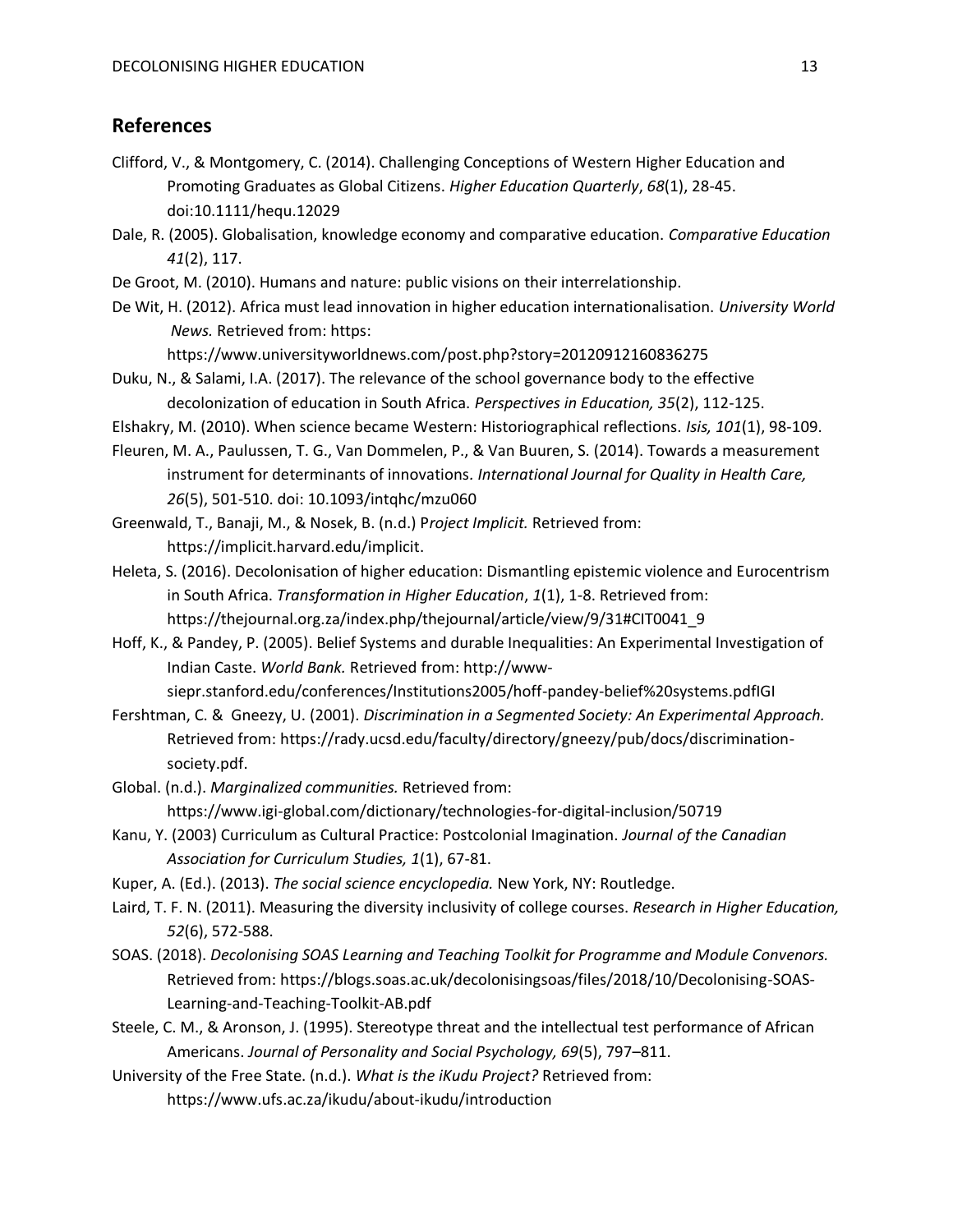# <span id="page-14-0"></span>**Appendix I - Definition of key terms**

**Socio-economic impacts** - Impacts related to social and economic aspects of life, such as on education, prosperity, quality of life, demographics, land use, etc.

**The coloniser and the colonised -** With 'coloniser' the country that took power and ruled over another country is meant. This often went violently and without consent of the country that was the target of colonisation by the coloniser. The country that was taken power over is meant with 'the colonised'.

**Higher education** - Education institutions offering courses to students that have at least completed secondary education. In the Netherlands, this would include both universities of applied sciences and research universities.

**Western perspective** - The epistemological view of what is 'right' or 'wrong' according to what is expected from Western rules. For example, development is framed by looking at economic activity and higher education is the production of superior knowledge from the Western position of higher privilege.

**Marginalised communities** - Communities that are confined to the lower or peripheral edge of society. Such groups are denied involvement in mainstream economic, political, cultural, and social activities because of their living conditions or lifestyles (IGI Global, n.d.).

**Hierarchies** – 'Hierarchy is an organization in grades or orders or ranks of descending power, authority or prestige.' (Kuper, 2013, p. 361, 362). In modern sociology and anthropology; social stratification; 'when we talk of social stratification we draw attention to the unequal positions occupied by individuals in society. (...) inequalities between groups or categories of persons with a definite or at least a recognizable identity.' (Kuper, 2013, p. 847).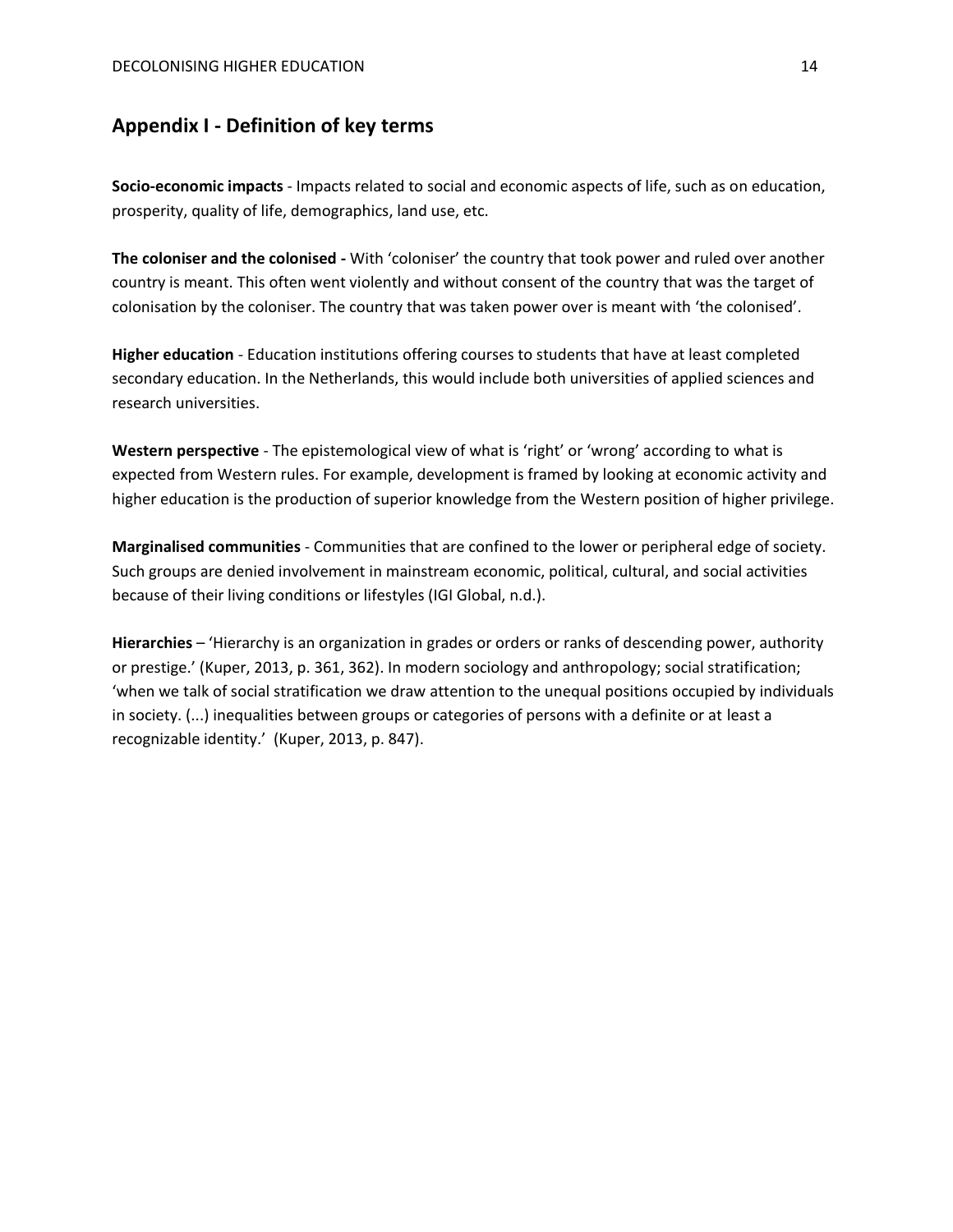# <span id="page-15-0"></span>**Appendix II - Survey for teachers**

[Insert explanation of the objective of the survey.]

Your participation is voluntary. If you decide to participate, you may withdraw at any moment. Filling out the survey will take 2 to 5 minutes. The data of this survey will be processed anonymously and confidentially. Identifying information will only be seen by the consultants analysing the data, and will not be shared with third parties.

By participating in this survey you indicate that you have read the above statement and agree with the terms as described.

## **General information**

1. What is your sex?

- o Male
- o Female
- o Would rather not say

2. How long have you been teaching at [educational institution]?

3. At what department did you teach during [past semester]?

4. What course(s) did you teach during [past semester]?

\_\_\_\_\_\_\_\_\_\_\_\_\_\_\_\_\_\_\_\_\_\_\_\_\_\_\_\_\_\_\_\_\_\_\_\_\_

\_\_\_\_\_\_\_\_\_\_\_\_\_\_\_\_\_\_\_\_\_\_\_\_\_\_\_\_\_\_\_\_\_\_\_\_\_

\_\_\_\_\_\_\_\_\_\_\_\_\_\_\_\_\_\_\_\_\_\_\_\_\_\_\_\_\_\_\_\_\_\_\_\_\_

#### **Curriculum and pedagogy**

You will now be presented with a few statements. These statements all concern the specific course(s) you have taught in the [past semester]. Please indicate to what extent you agree with each statement. [Scale: (1) strongly disagree (2) disagree (3) neither agree nor disagree (4) agree (5) strongly agree] [Items in *cursive* need to be reverse-coded.]

[Awareness of decolonisation in the curriculum]

5. The course content emphasizes contributions to the field by people from multiple cultures.

- 6. The course covers topics from multiple theoretical perspectives.
- 7. The course content allows students to understand the origins and purposes of the field of study in its historical context.
- 8. My syllabus encourages a critical approach to reading texts.
- *9. The demographic profile of authors on the syllabus reflects a mainly Western background.*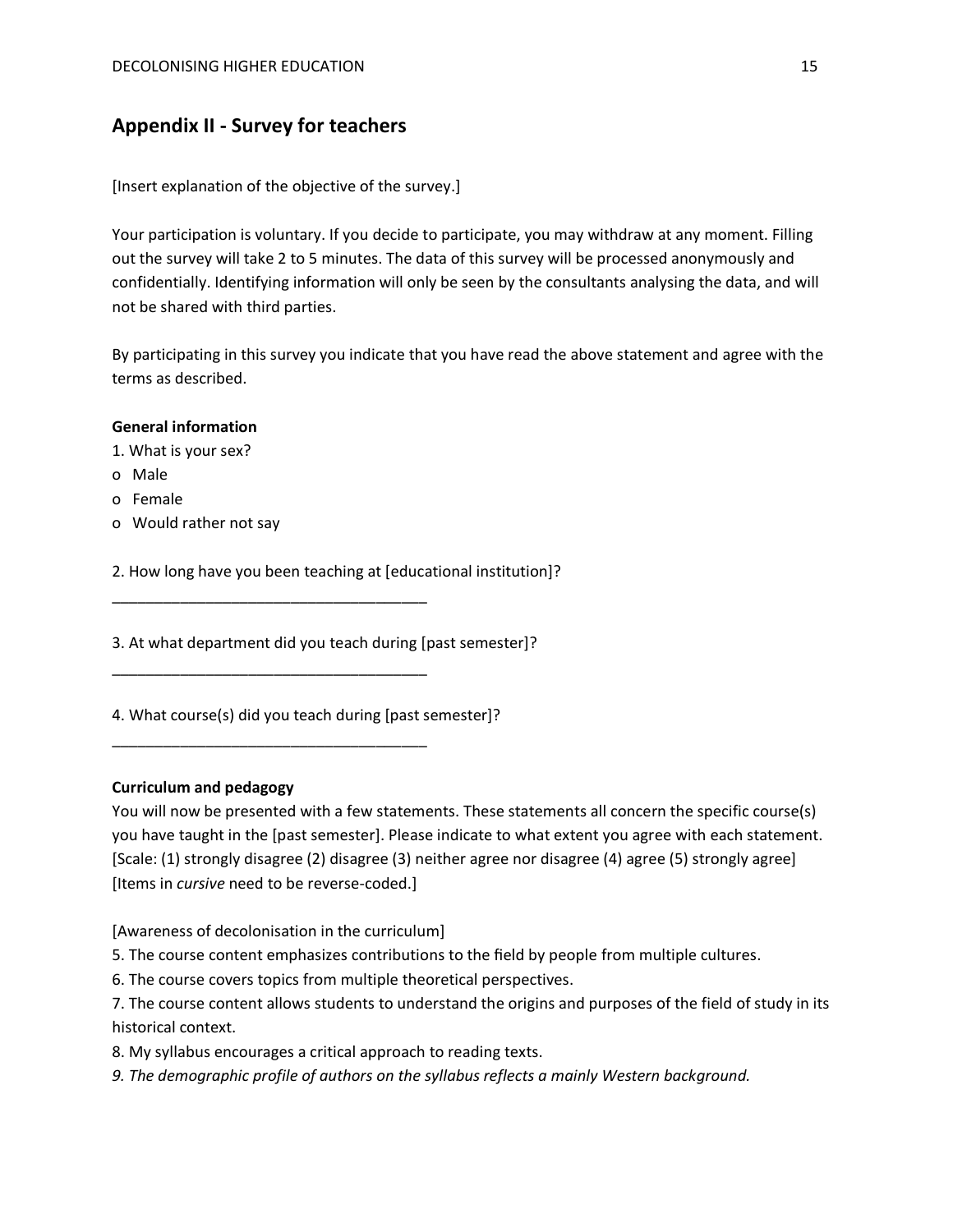10. My students develop skills necessary to work effectively with people from various cultural backgrounds.

[Awareness of decolonisation in pedagogy]

11. I am aware of what might constitute racist behaviour in a learning context.

12. My pedagogy is transparent in terms of what students are expected to learn.

13. My students' own challenges and aspirations are factored into my teaching.

14. All my students feel comfortable vocalizing their own opinions during my classes.

*15. My students are given little opportunities in their learning to widen their circles of contact or experience.*

16. My classes engage students who have been discouraged to actively participate in academic work as a result of discrimination.

17. I try to learn about student characteristics in order to improve class instruction.

18. I work on creating a classroom atmosphere that encourages active participation of all students.

- 19. I try to empower students through their class participation.
- *20. I evaluate student learning using mostly one specific technique.*
- 21. I adjust pace, content, and assignments in the course based on student learning needs.
- 22. I take specific measures to avoid assessment bias when assessing students' work
- 23. I explore my own cultural and intellectual limitations as part of class preparation.
- 24. I address my potential biases about course-related issues during class.

Before answering the following questions, a brief explanation of the concept of decolonisation will be given.

Decolonisation policies are given increased attention in higher education institutions. Decolonisation is defined as the normative process of acknowledging and reflecting on the history of colonisation and the impacts it has on today's society. In higher education, this means transforming from a Western dominant perspective towards a more collaborative perspective. This can be done through the integration of ideas from people that are not recognized by the dominant perspective.

The following statements concern your opinion on decolonisation. Please indicate to what extent you agree with each statement.

[Scale: (1) strongly disagree (2) disagree (3) neither agree nor disagree (4) agree (5) strongly agree] [Items in *cursive* need to be reverse-coded.]

[Willingness to decolonise]

- 25. I would be able to implement decolonisation successfully in my courses.
- 26. Decolonising my courses would be beneficial for my students.
- 27. Decolonising my courses would improve my relationship with my students.
- *28. To implement decolonisation in my courses, I would have to invest a lot of time and effort.*
- 29. I believe it is a part of my job to decolonise my courses.